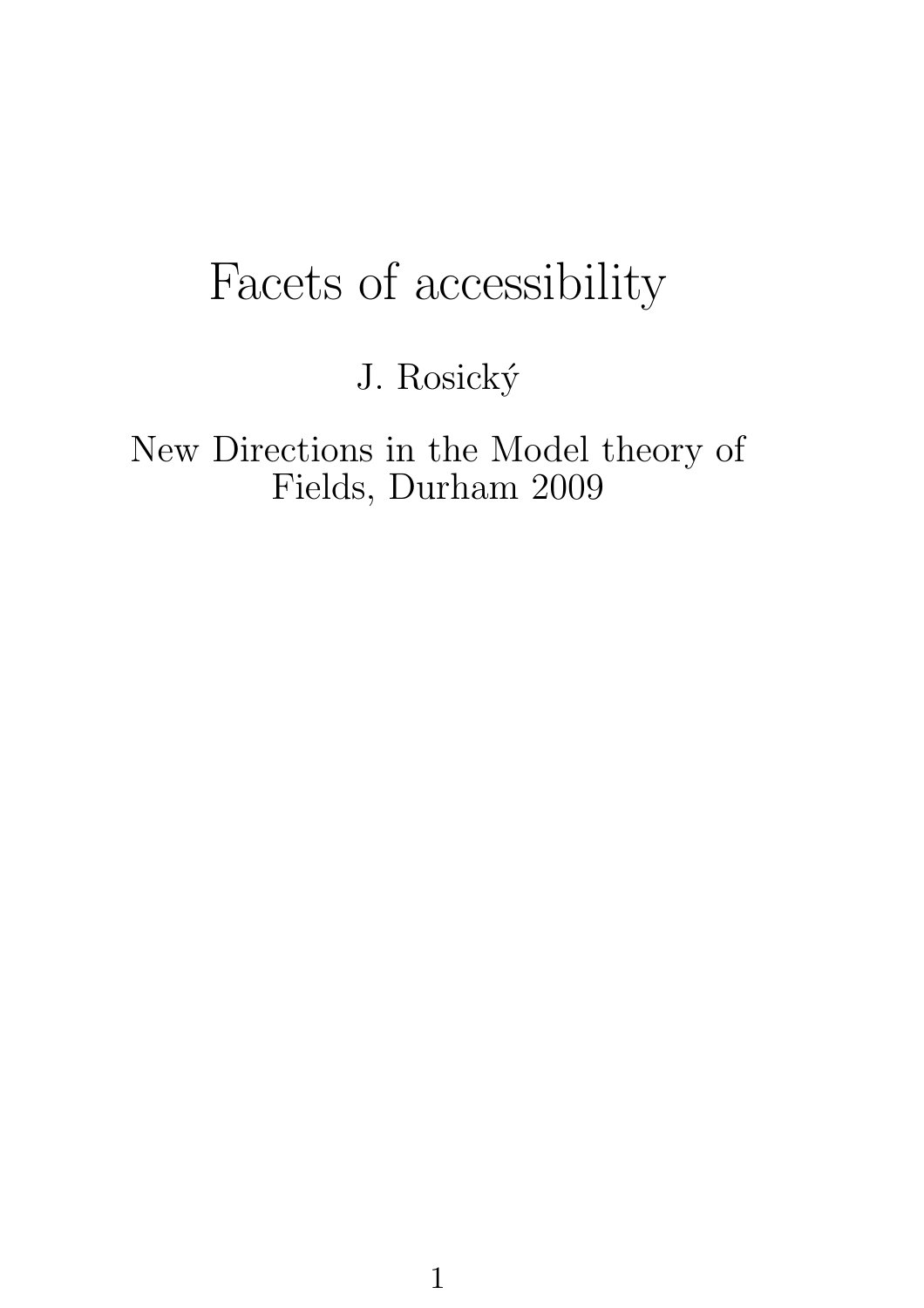M. Makkai, R. Paré 1989:

**Definition.** A category  $\mathcal{K}$  is called  $\lambda$ -accessible, where  $\lambda$  is a regular cardinal, provided that

- (1) K has  $\lambda$ -filtered colimits,
- (2) K has a set A of  $\lambda$ -presentable objects such that every object of  $K$  is a  $\lambda$ -filtered colimit of objects from A.

An object A is  $\lambda$ -presentable if its hom-functor

$$
\hom(A,-): \mathcal{K} \to \mathbf{Set}
$$

preserves  $\lambda$ -filtered colimits.

A category is *accessible* if it is  $\lambda$ -accessible for some regular cardinal  $\lambda$ . A cocomplete  $\lambda$ -accessible category is called *locally*  $\lambda$ *-presentable*. A category is *locally presentable* is it is locally  $\lambda$ -presentable for some regular cardinal  $\lambda$ .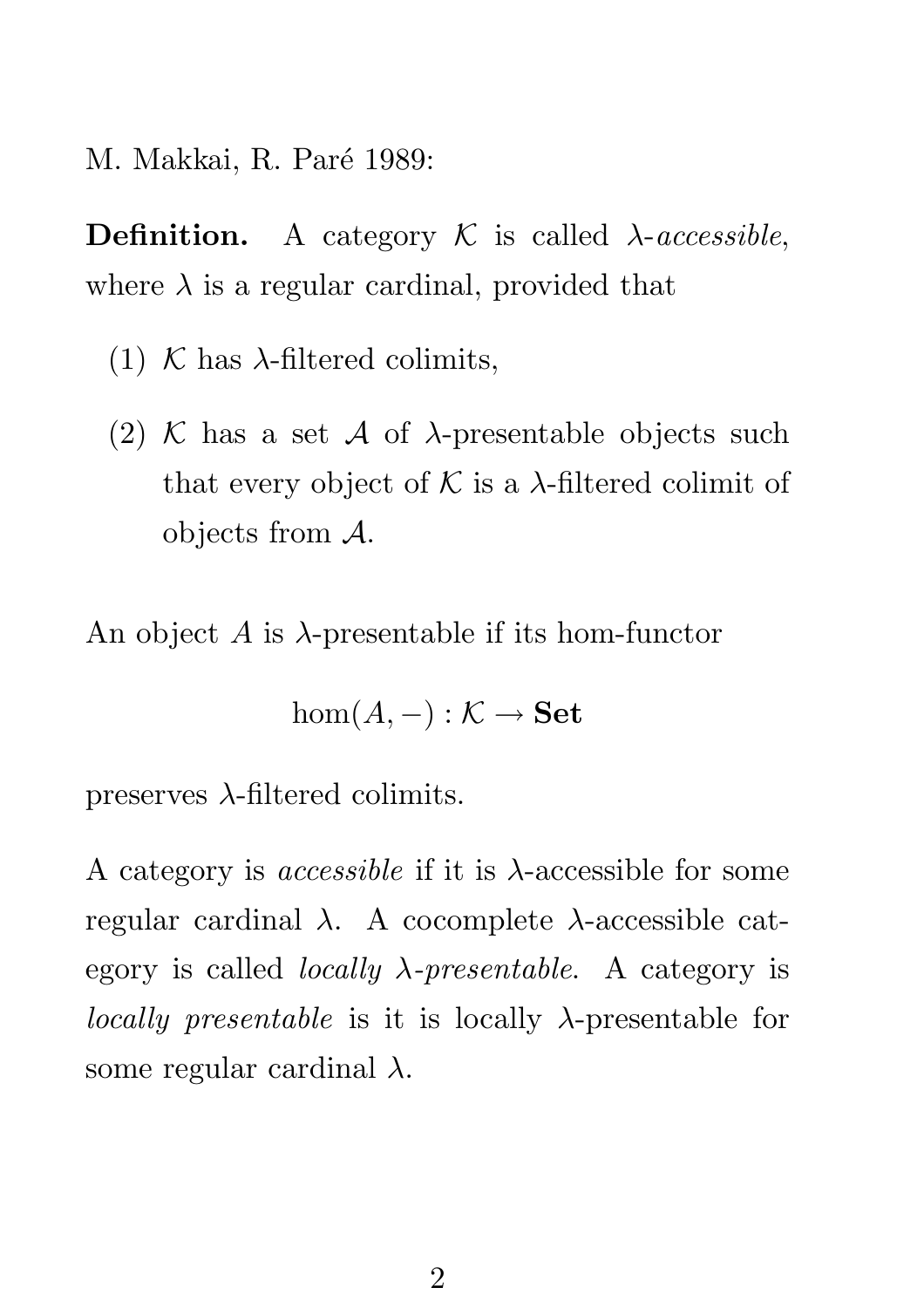A formula in an infinitary many-sorted logic  $L_{\alpha\beta}$  is called

- (a) positive-primitive if it has the form  $(\exists y)\psi(x, y)$ where  $\psi(x, y)$  is a conjunction of atomic formulas,
- (b) positive-existential if it is a disjunction of positive-primitive formulas,
- (c) basic it it has the form

$$
(\forall x)(\varphi(x)\to\psi(x))
$$

where  $\varphi(x)$  and  $\psi(x)$  are positive-existential formulas.

Theorem 1. Accessible categories are precisely the categories equivalent to categories of models of basic theories.

**Theorem 2.** For each theory T of  $L_{\alpha\beta}$ , the category of T-models and  $L_{\alpha\beta}$ -elementary embeddings is accessible.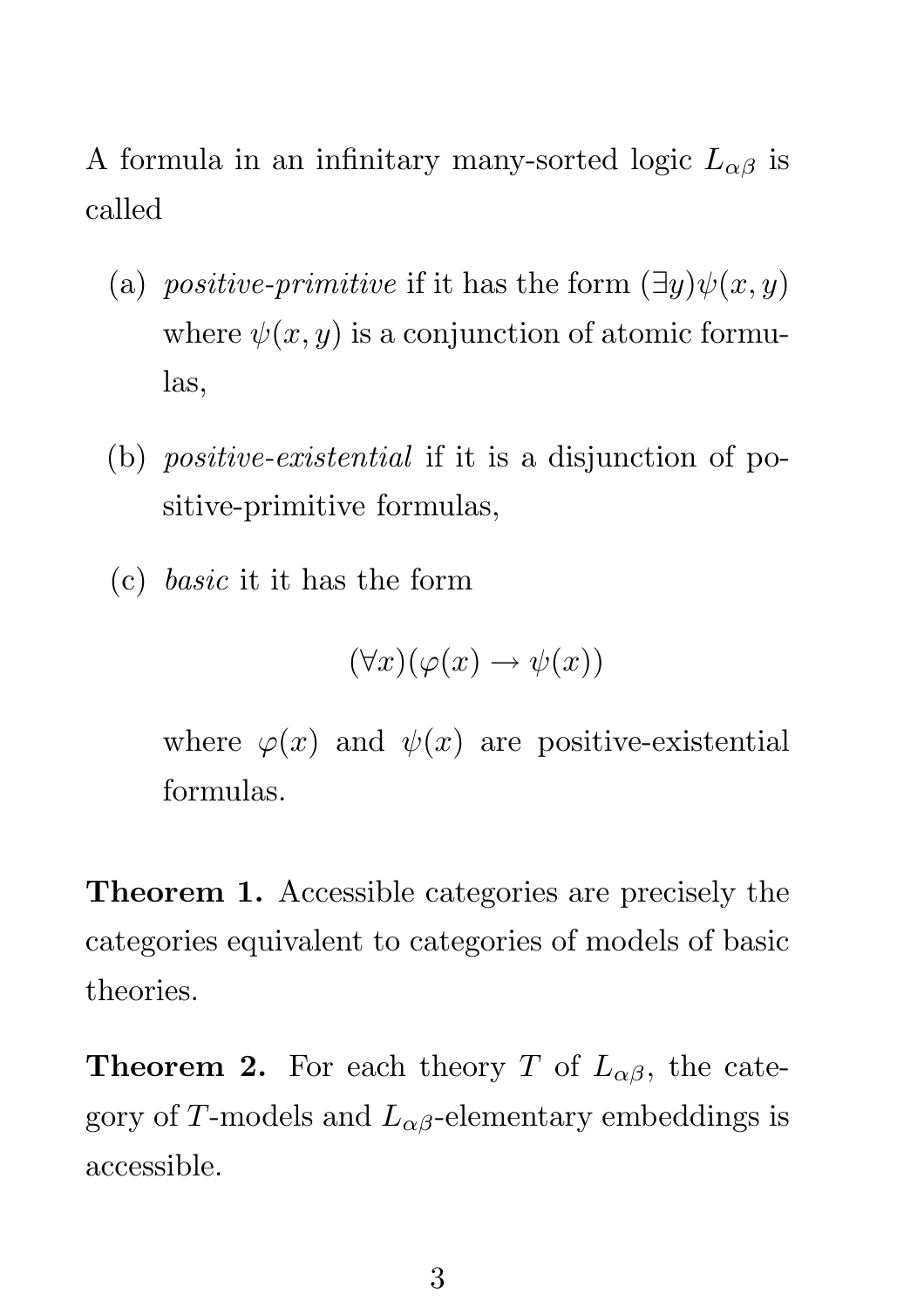Given morphisms  $f : A \rightarrow B$  and  $g : C \rightarrow D$  in a category  $K$ , we write

## $f \square g$

if in each commutative square

$$
A \xrightarrow{u} C
$$
  

$$
f \downarrow g
$$
  

$$
B \xrightarrow{v} D
$$

there is a diagonal  $d : B \to C$  with  $df = u$  and  $gd = v.$ 

For a class  $H$  of morphisms of  $K$  we put

$$
\mathcal{H}^{\square} = \{g | f \square g \text{ for each } f \in \mathcal{H} \},
$$
  

$$
\square \mathcal{H} = \{f | f \square g \text{ for each } g \in \mathcal{H} \}.
$$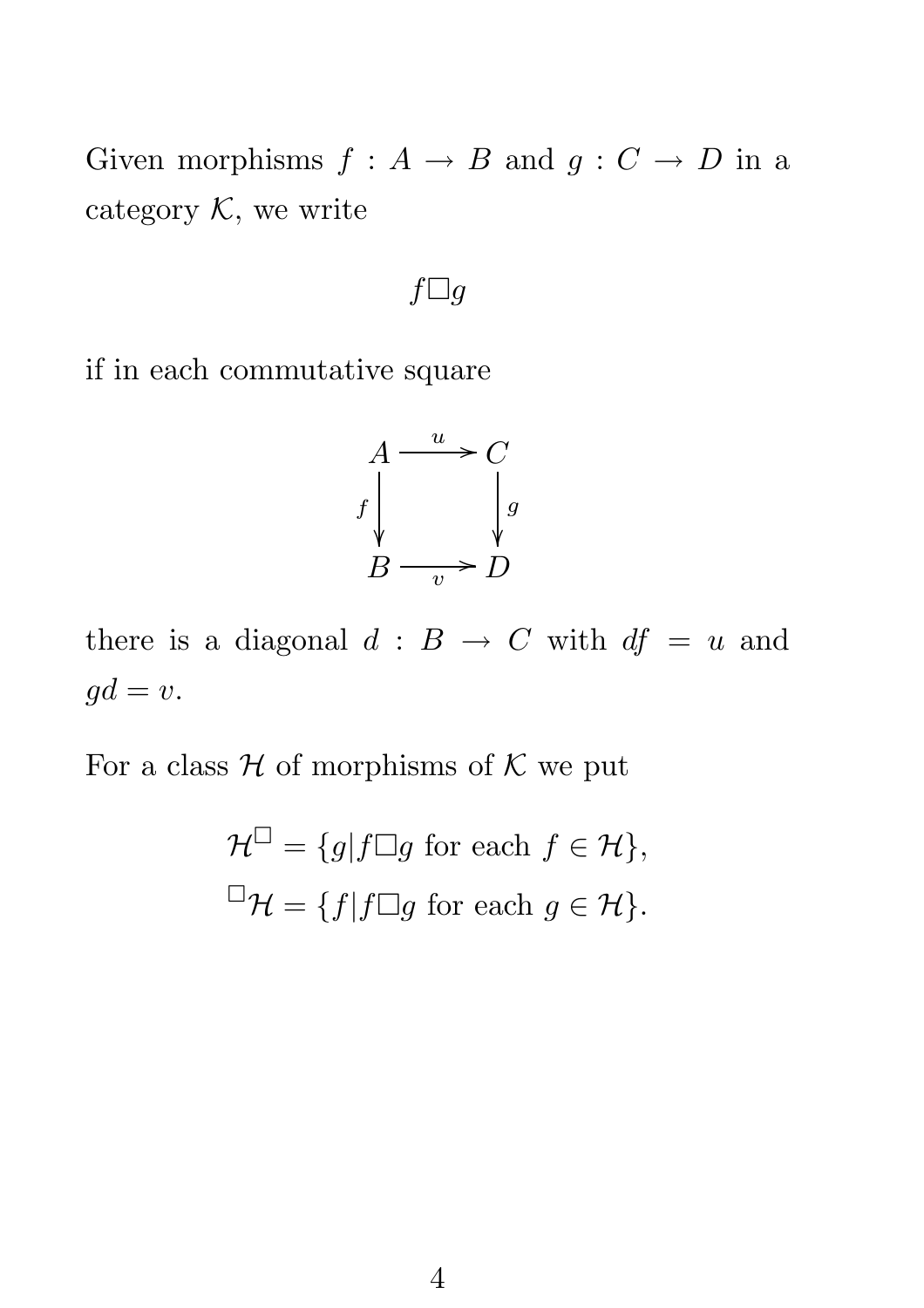The relation  $f \Box g$  can be interpreted as

$$
f \models g
$$

i.e., that the morphism  $g$  is a model of a morphism f. Then

$$
\mathcal{H}=\mathbf{Mod}\,\mathcal{H}
$$

is the class of models of  $H$  while

$$
{}^{\square}\mathcal{H}=\mathbf{Th}\,\mathcal{H}
$$

is the theory of  $H$ .

The passage to the dual category interchanges models and theories.

An object K is  $\mathcal{H}\text{-}\text{injective}$  iff  $K \to 1$  belongs to **Mod H.** This means that K is a model of H. Analogously, K is  $\mathcal{H}\text{-}projective \text{ iff } 0 \to K \text{ belongs to } \textbf{Th } \mathcal{H}.$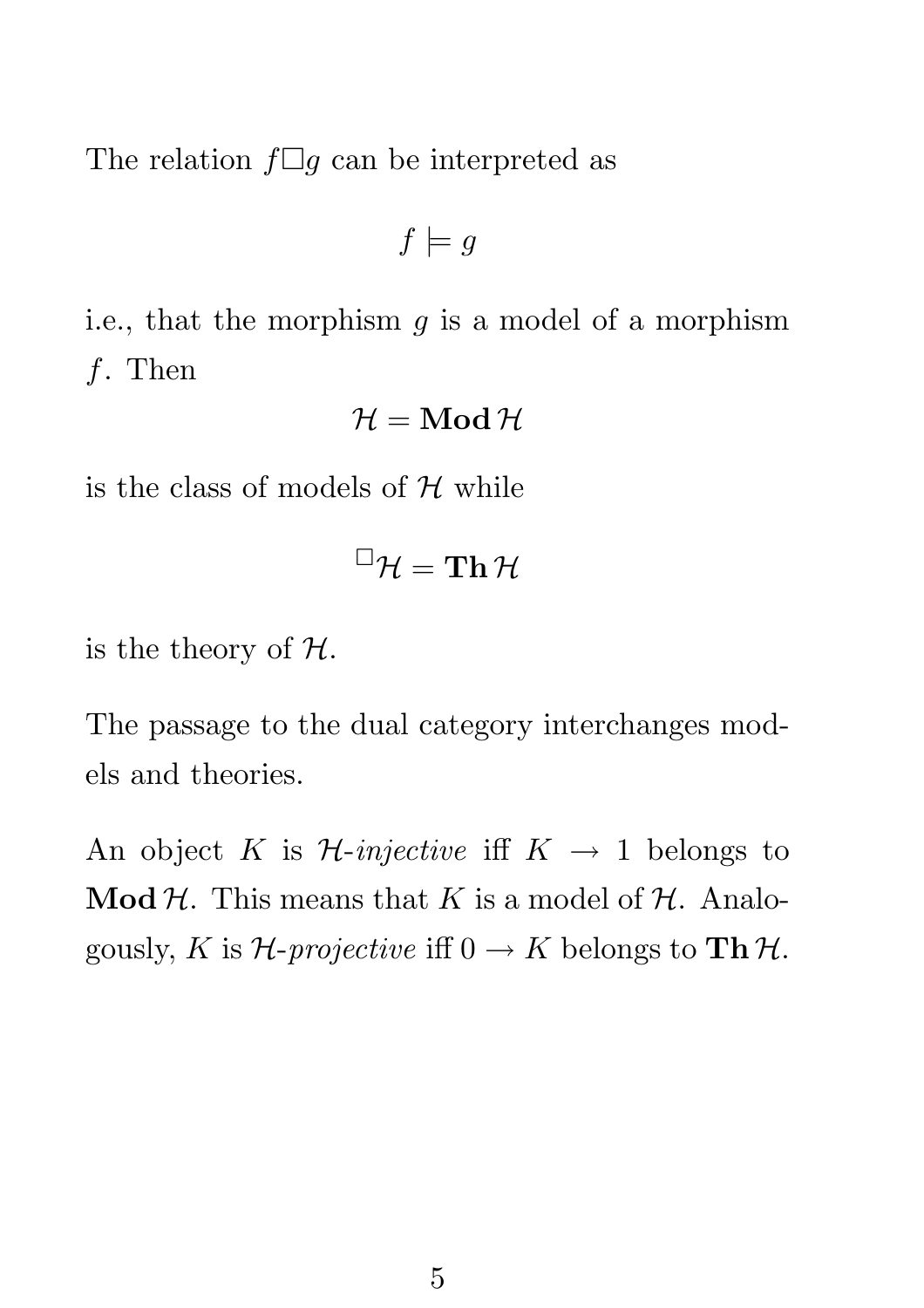Given two classes  $\mathcal L$  and  $\mathcal R$  of morphisms of  $\mathcal K$ , the pair  $(\mathcal{L}, \mathcal{R})$  is called a *weak factorization system* if

1. 
$$
\mathcal{R} = \mathcal{L}^{\square}, \mathcal{L} = {}^{\square} \mathcal{R}
$$

and

(2) any morphism h of K has a factorization  $h =$  $gf$  with  $f \in \mathcal{L}$  and  $g \in \mathcal{R}$ .

A transfinite composition is the component  $f_0$  of a colimit cocone  $f_i: K_i \to K$  of a smooth chain of morphisms  $(f_{ij}: K_i \to K_j)_{i \leq j \leq \lambda}$  (i.e.,  $\lambda$  is a limit ordinal,  $f_{jk} \cdot f_{ij} = f_{ik}$  for  $i < j < k$  and  $f_{ij} : K_i \rightarrow$  $K_j$  is a colimit cocone for any limit ordinal  $j < \lambda$ ).

The smallest class of morphisms of  $K$  containing isomorphisms and being closed under transfinite compositions, pushouts of morphisms from  $H$  and retracts (in the category  $K^{\rightarrow}$  of morphisms of K) is denoted  $\text{cof}(\mathcal{H})$ . This class can be interpreted as the deductive closure of  $H$ .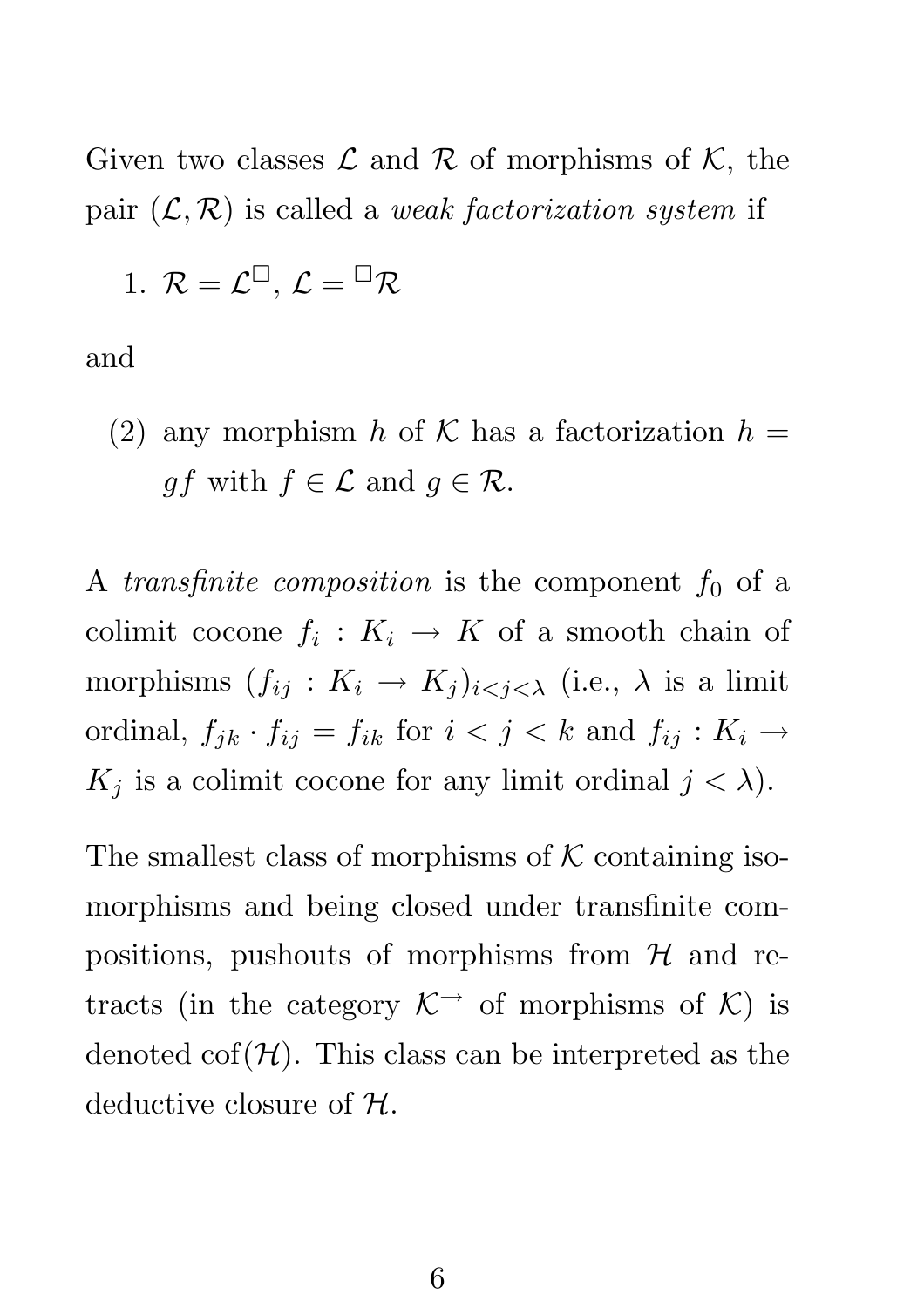**Theorem 3.** Let  $K$  be a locally presentable category and  $\mathcal C$  a set of morphisms of  $\mathcal K$ . Then  $(\text{cof}(\mathcal C), \mathcal C^{\square})$  is a weak factorization system in  $K$ .

Such weak factorization systems are called *cofibrantly* generated. In homotopy theory, Theorem 4 is called a small object argument.

A weak factorization

$$
K \to \overline{K} \to 1
$$

yields that  $K$  has enough  $\mathcal{L}$ -injectives. Analogously, it has enough  $\mathcal{R}$ -projectives. One also gets that  $\mathcal{L}$ injectives form a weakly reflective full subcategory of  $K$ . Dually,  $R$ -projectives form a weakly coreflective full subcategory.

(Flat monomorphisms, cotorsion epimorphisms) is a weak factorization system in the category of R-modules responsible for the existence of flat (pre)covers and cotorsion (pre)envelopes.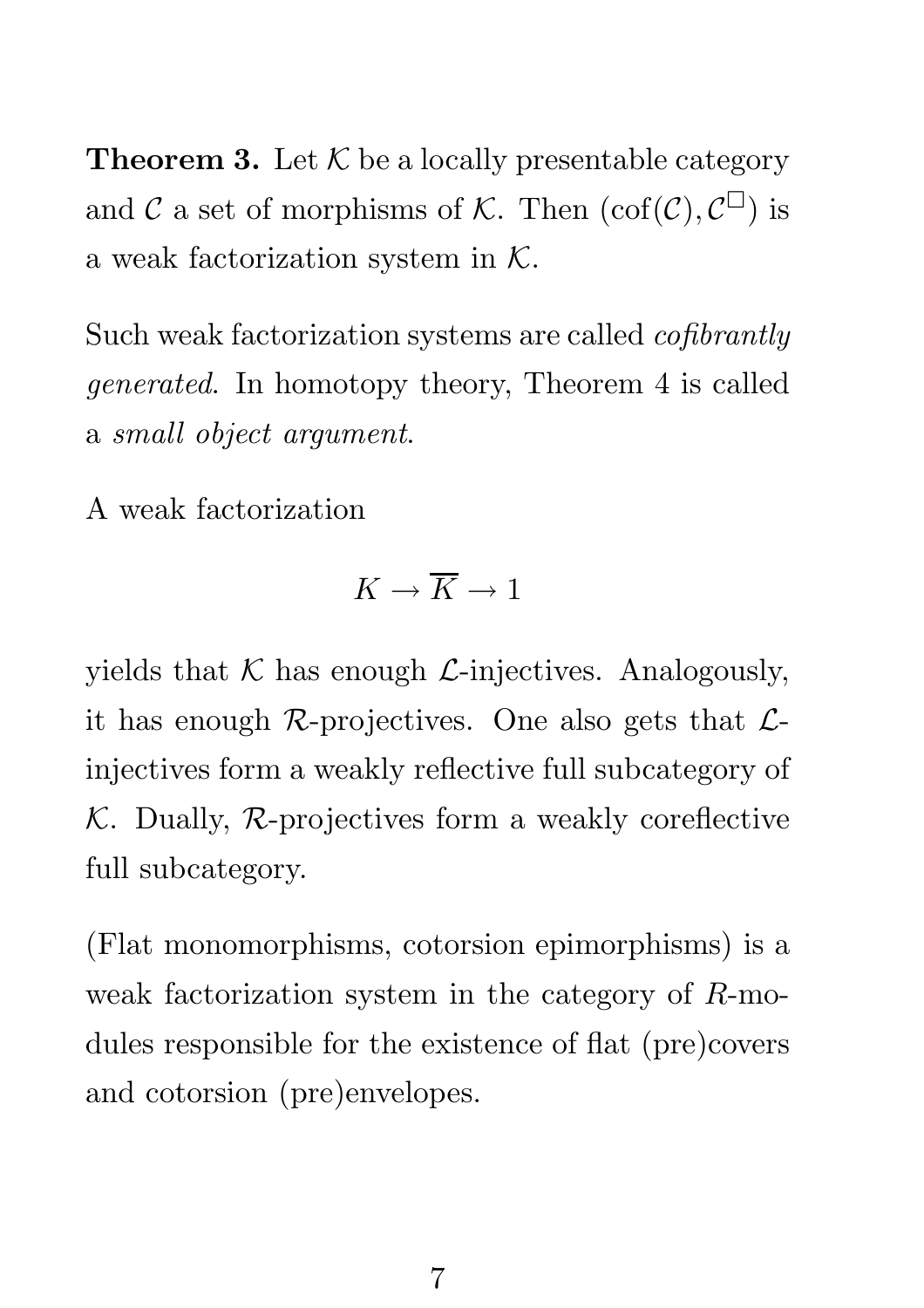Vopěnka's principle says that no accessible category has a large rigid class of objects.

It is a large cardinal axiom  $-$  it implies the existence of a proper class of supercompact (even of extendible) cardinals and its consistency follows from the existence of a huge cardinal.

Vopěnka's principle implies (J. Adámek, J. R., 1994)

- $(R)$  Every full subcategory  $\mathcal L$  of a locally presentable category closed under limits is reflective.
- (WR) Every full subcategory  $\mathcal L$  of a locally presentable category closed under products and retracts is weakly reflective.

Both (R) and (WR) are set-theoretical and

$$
VP \Rightarrow (WR) \Rightarrow (R)
$$

The equivalence of  $(VP)$  and  $(R)$  is an open problem.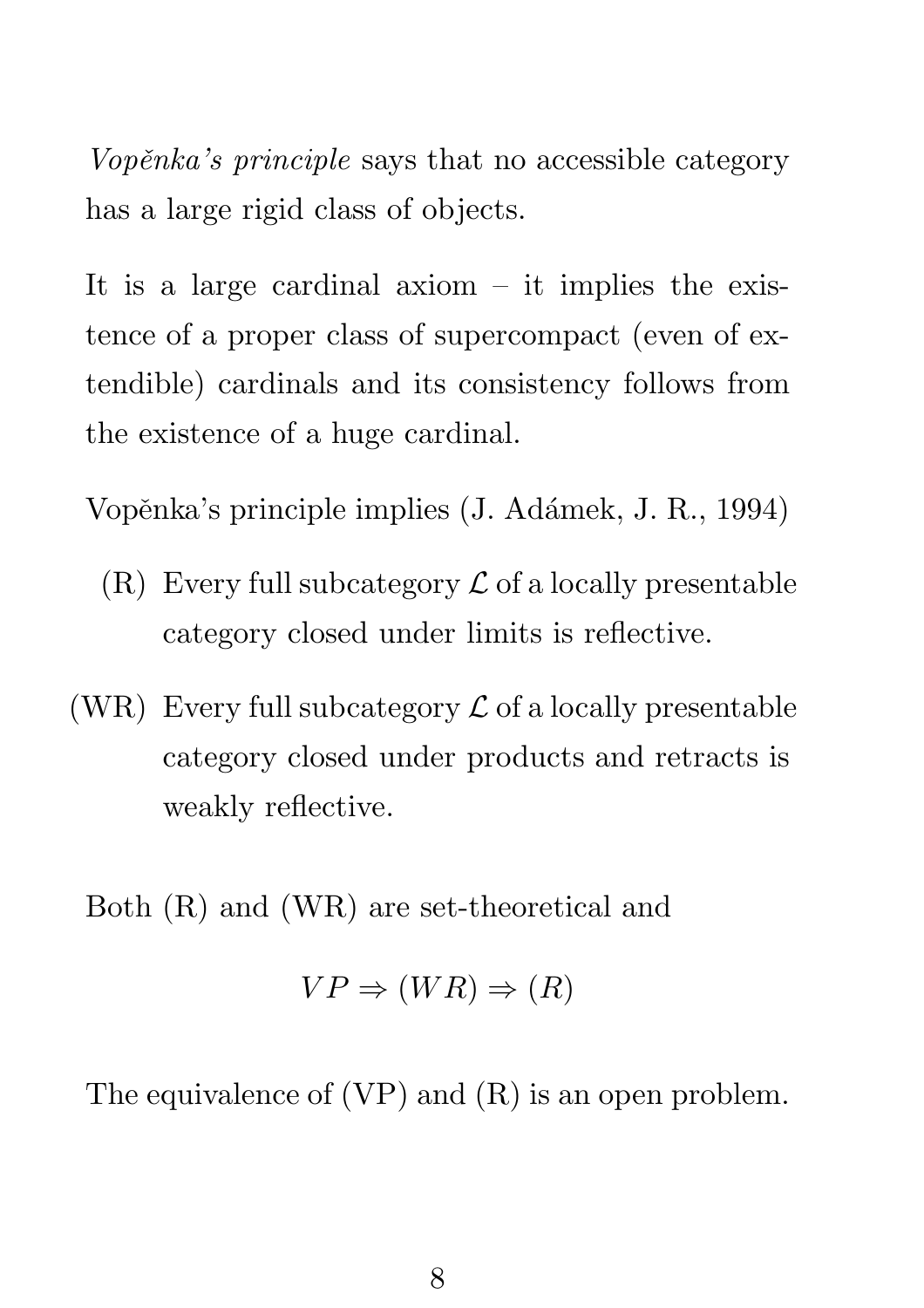Set-theoretical counterexamples to (R) or (WR) are artificial and it is natural to know what happens for "reasonable"  $\mathcal{L}$ . For such subcategories one might need less set-theory.

J. Bagaria, C. Casacuberta, A. Matthias, J. R. (2009): Theorem 4. Assume the existence of a proper class of supercompact cardinals. Then (R) and (WR) hold for each  $\Sigma_2$ -definable  $\mathcal{L}$ .

Let  $\mathcal L$  be the closure of groups  $\mathbb Z^\kappa/\mathbb Z^{\leq\kappa}$ , where  $\kappa$  is a cardinal, under products and retracts in the category of Abelian groups. Then the weak reflectivity of  $\mathcal L$ lies between the existence of a supercompact cardinal and the existence of a measurable cardinal.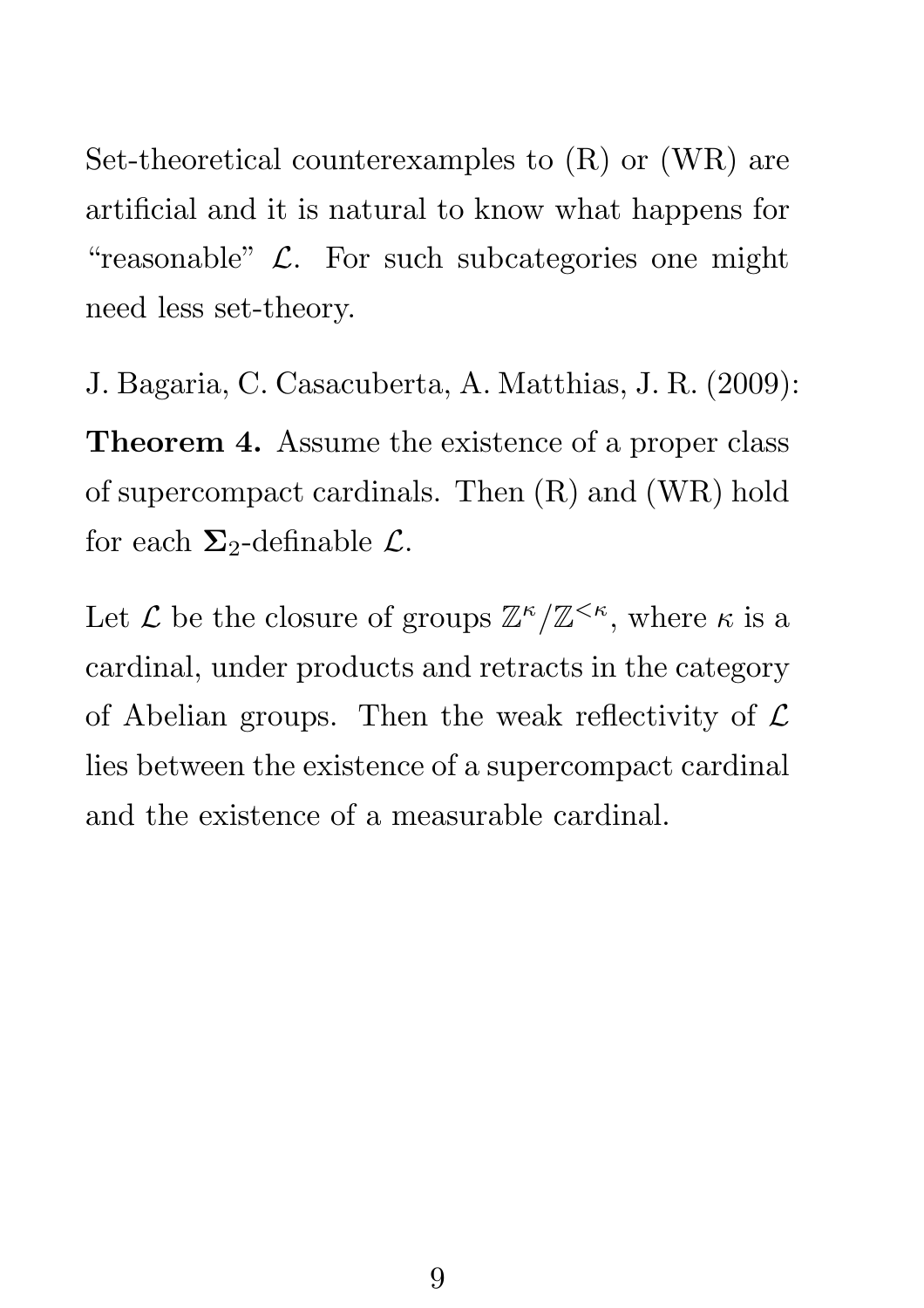A model category is a complete and cocomplete category  $K$  together with three classes of morphisms  $F, C$  and W called *fibrations, cofibrations* and weak equivalences such that

- (1) W has the 2-out-of-3 property, i.e., with any two of f, g, gf belonging to W also the third morphism belongs to  $W$ , and  $W$  is closed under retracts in  $K^{\rightarrow}$ , and
- (2)  $(C, \mathcal{F} \cap \mathcal{W})$  and  $(C \cap \mathcal{W}, \mathcal{F})$  are weak factorization systems.

Morphisms from  $\mathcal{F} \cap \mathcal{W}$  are called trivial fibrations while morphisms from  $\mathcal{C} \cap \mathcal{W}$  trivial cofibrations.

A model category  $K$  is called *cofibrantly generated* provided that the both weak factorization systems above are cofibrantly generated. A cofibrantly generated model category is called *combinatorial* if  $K$  is locally presentable.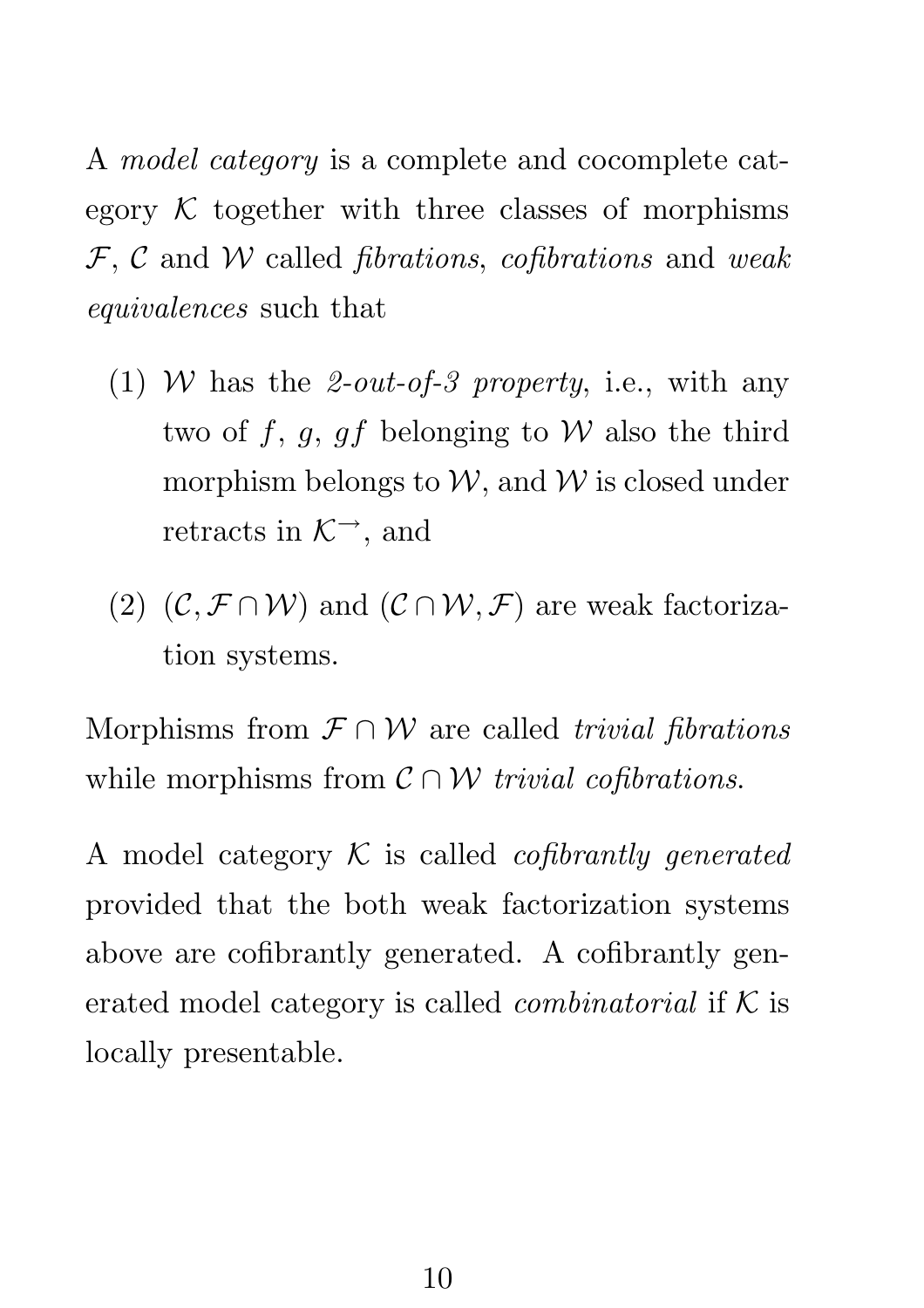$$
\mathrm{Ho}\,\mathcal{K}=\mathcal{K}[\mathcal{W}^{-1}]
$$

is called the homotopy category of a model category K.

Two distinct model categories  $\mathcal{K}_1$  and  $\mathcal{K}_2$  can have equivalent homotopy categories. If the equivalence of  $Ho\mathcal{K}_1$  and  $Ho\mathcal{K}_2$  is induced by a suitable adjoint pair on model categories  $\mathcal{K}_1$  and  $\mathcal{K}_2$ , we say that  $\mathcal{K}_1$ and  $K_2$  are *Quillen equivalent*.

The model category **Top** of topological spaces is cofibrantly generated but not combinatorial. It is Quillen equivalent to the combinatorial model category SSet of simplicial sets.

Theorem 5. (VP) is equivalent to the fact that every cofibrantly generated model category is Quilen equivalent to a combinatorial one.

The implication  $\Rightarrow$  was proved by G. Raptis (2008), the converse is due to me (2009).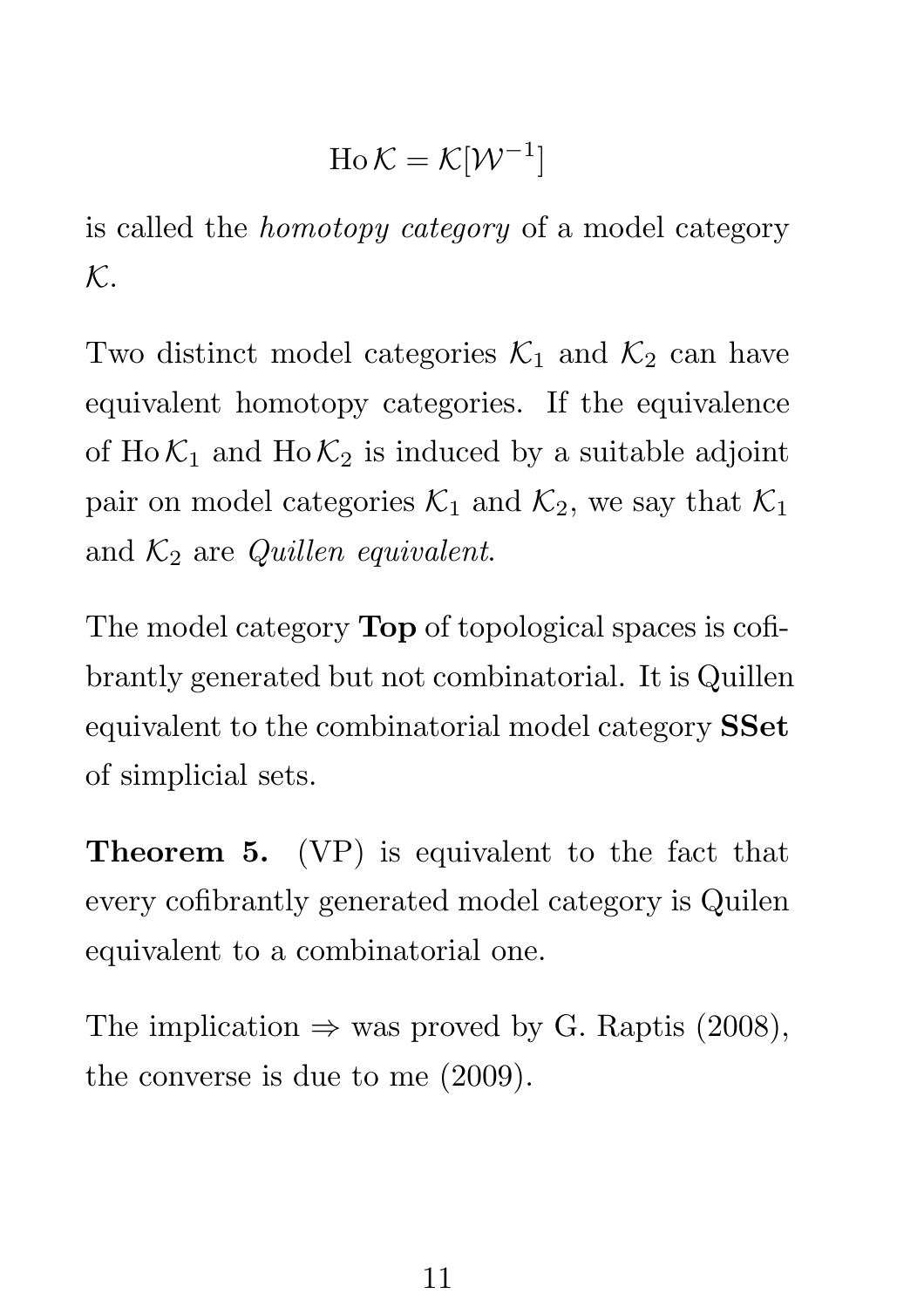Almost all important model categories have a combinatorial model. Combinatorial model categories were introduced by J. H. Smith; the following basic result is due to him.

**Theorem 6.** Let  $\mathcal{X}$  be a set of morphisms in a locally presentable category  $K$ . Then  $C = \text{cof}(\mathcal{X})$ and  $W$  make  $K$  a combinatorial model category if and only if

- (1) W has the 2-out-of-3 property and is closed under retracts in  $K^{\rightarrow}$ ,
- (2)  $\mathcal{X}^{\square} \subseteq \mathcal{W},$
- (3) cof( $\mathcal{X}$ )∩W is closed under pushout and transfinite composition, and
- (4) W satisfies the solution set-condition at  $\mathcal{X}$ .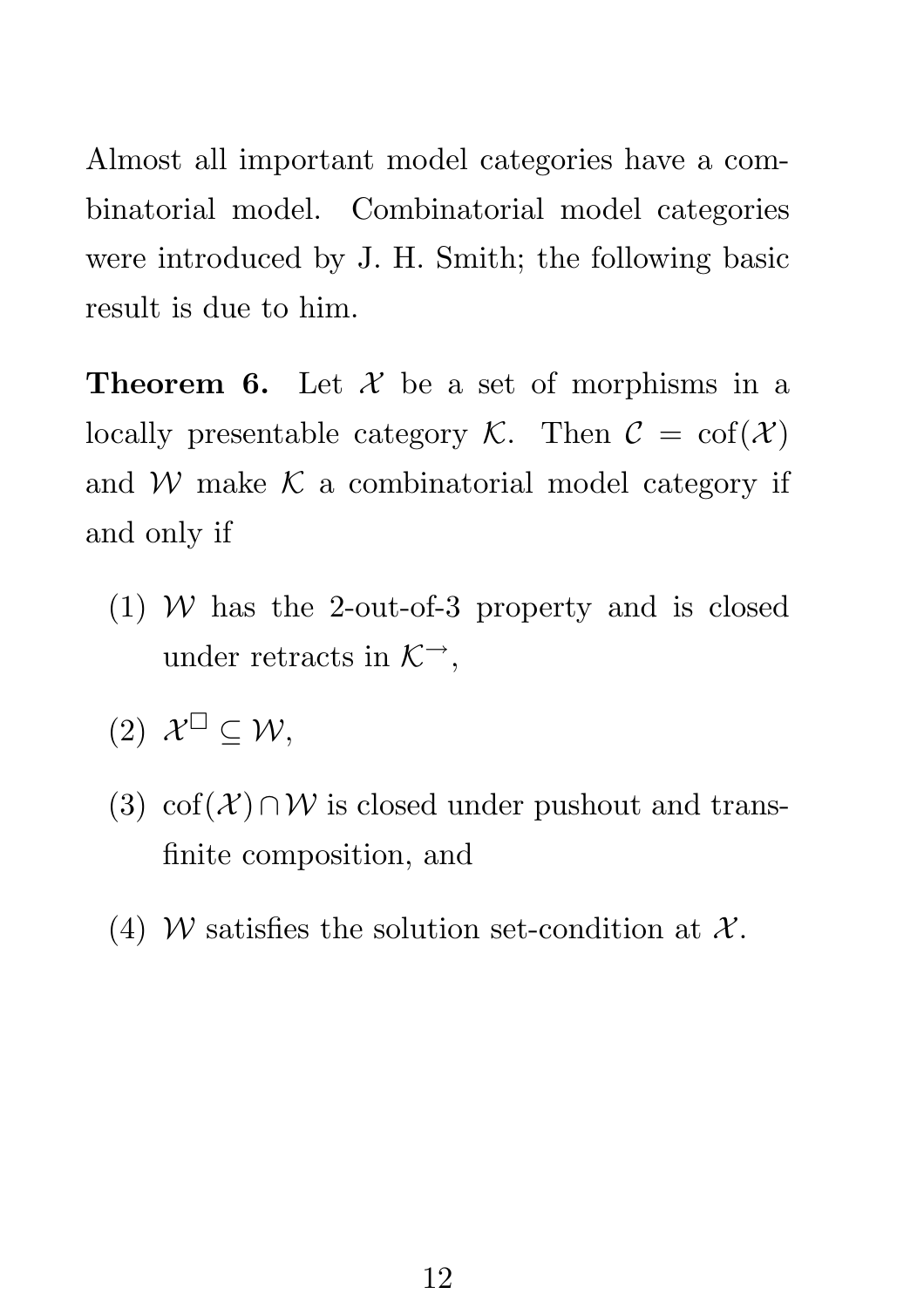(4) can be replaced by  $W$  being accessible (as a full subcategory of  $K^{\rightarrow}$ ). This was also claimed by J. H. Smith; the proofs were independently obtained by J. Lurie and me.

(VP) is equivalent to deleting (4) in Theorem 6.

We have the functor  $P : \mathcal{K} \to \text{Ho}\,\mathcal{K}.$ 

 $H_0 K$  has products and coproducts (preserved by  $P$ ) but only weak pullbacks and weak pushouts. Hence  $HoK$  has weak limits and weak colimits.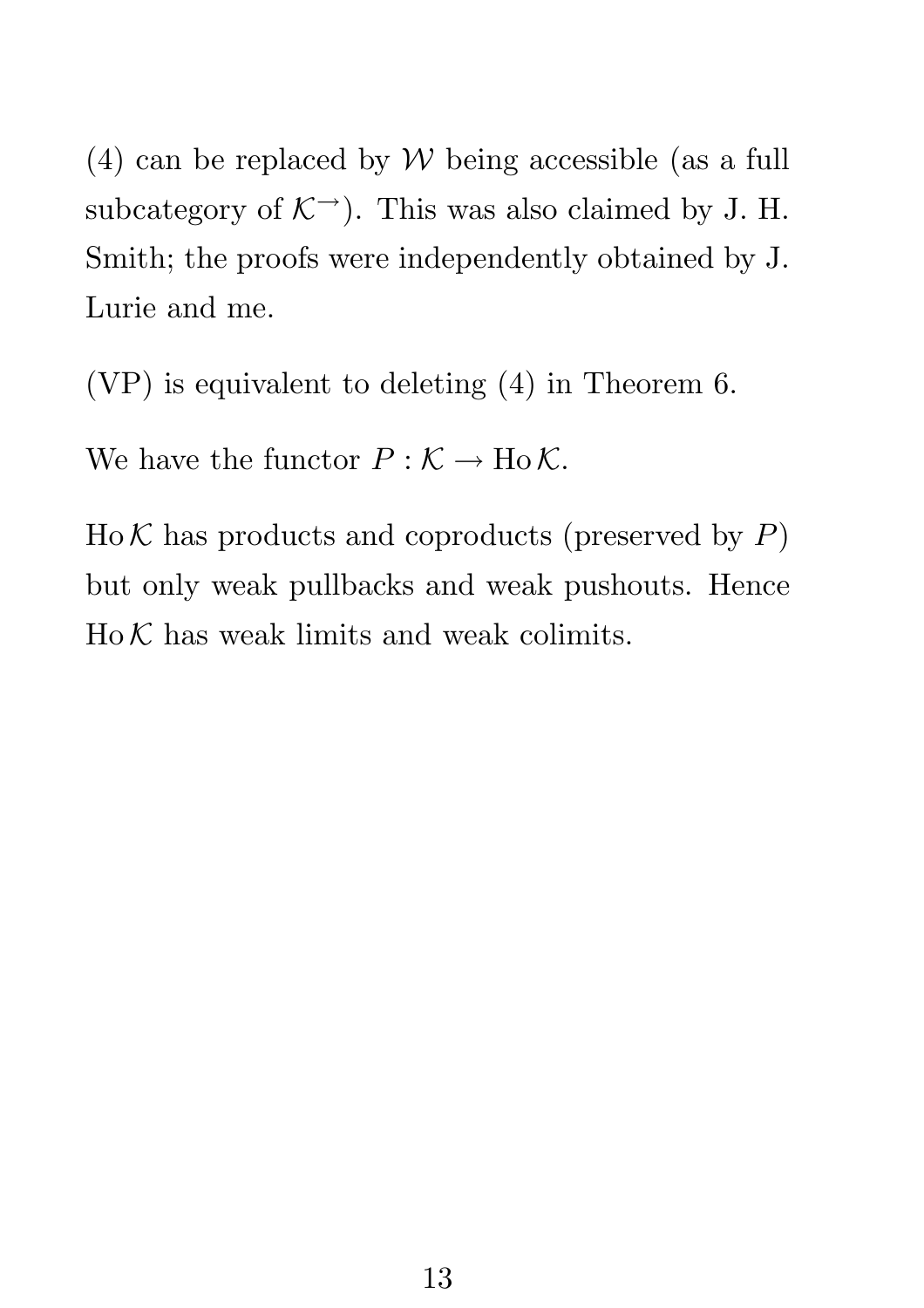Weak pushouts are constructed in  $K$  as homotopy pushouts. Given



a homotopy pushout is a pushout



where  $f = f_2 f_1$  and  $g = g_2 g_1$  are (cofibration, trivial fibration) factorizations.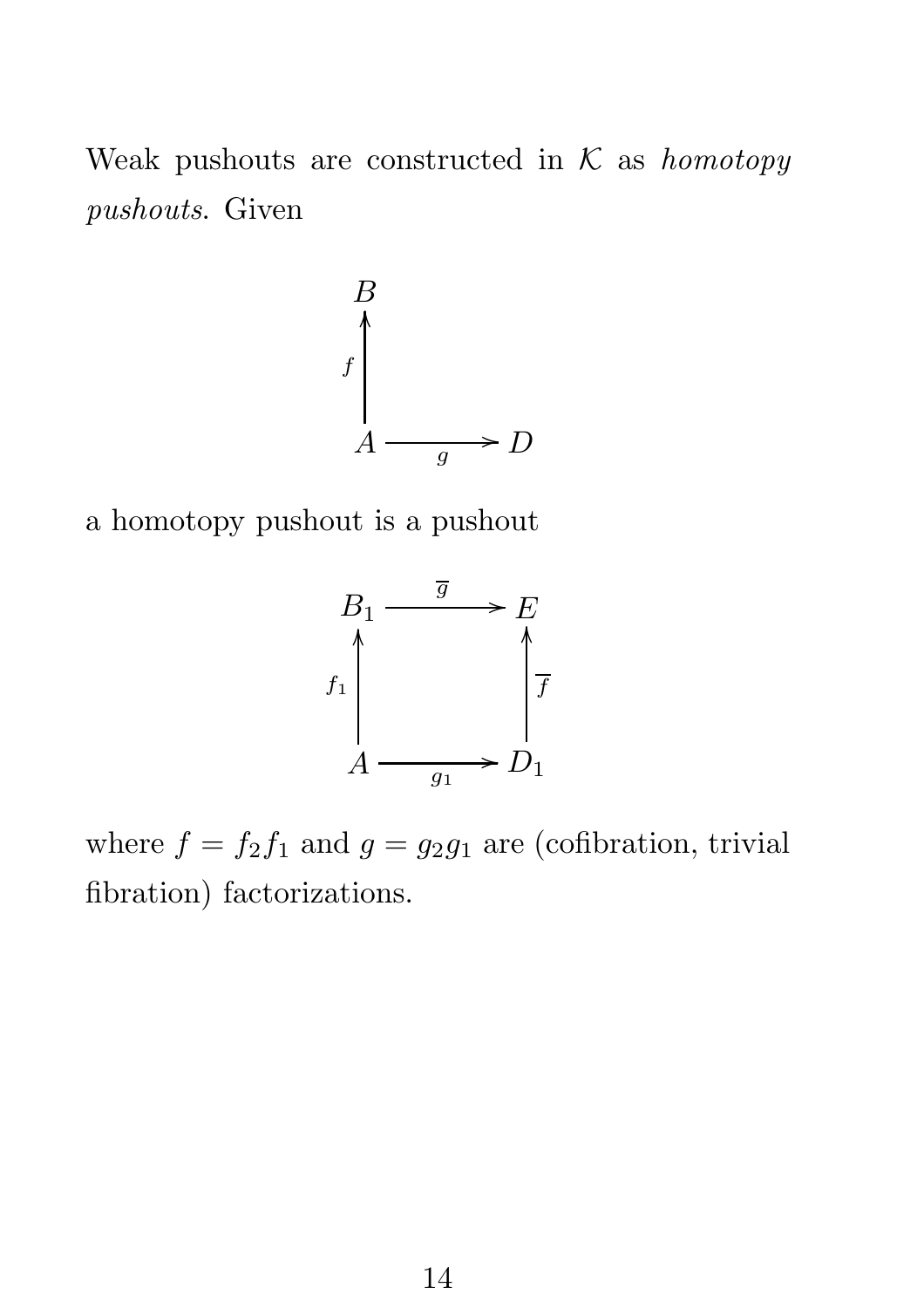Let  $K$  be a pointed model category. Homotopy pushouts



yield the *suspension functor*  $\Sigma : \mathcal{K} \to \mathcal{K}$ . A pointed model category is called *stable* if  $\Sigma$  is an equivalence in Ho K. Ho K is then *triangulated* (and thus additive).

A triangulated category has triangles

$$
A \to B \to C \to \Sigma A
$$

playing the role of short exact sequences.

Examples of stable model categories are spectra or chain complexes over a ring R. As homotopy categories one gets the classical stable homotopy category or derived categories of R.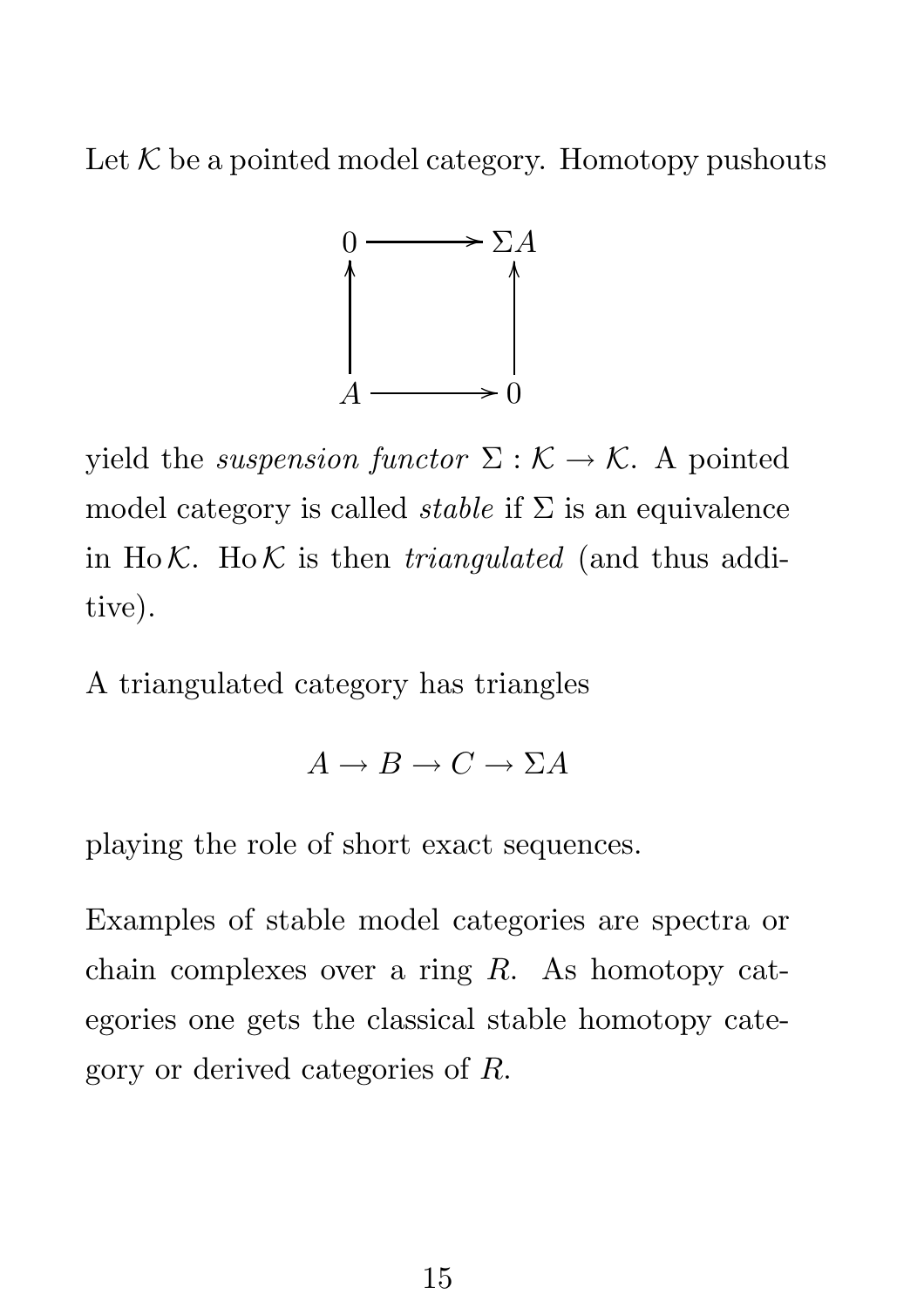A full subcategory  $\mathcal L$  of a triangulated category  $\mathcal T$ is called localizing if it is closed under triangles, coproducts and retracts. Dually, it is called colocalizing if it is closed under triangles, products and retracts. These subcategories correspond to torsion and torsion free subcategories in abelian categories.

The following results (partially) solve open problems from M. Hovey, J. H. Palmieri and N. P. Strickland, Axiomatic Stable Homotopy theory (1997). There are due to C. Casacuberta, J. Gutiérrez, J. R.

**Theorem 7.** Let  $K$  be a locally presentable stable model category. Under (VP), every colocalizing subcategory of  $H_0 \mathcal{K}$  is reflective.

**Theorem 8.** Let  $K$  be a combinatorial stable monoidal model category. Under (VP), every localizing subcategory of  $H_0 \mathcal{K}$  is coreflective.

We do not know whether these results are really settheoretical.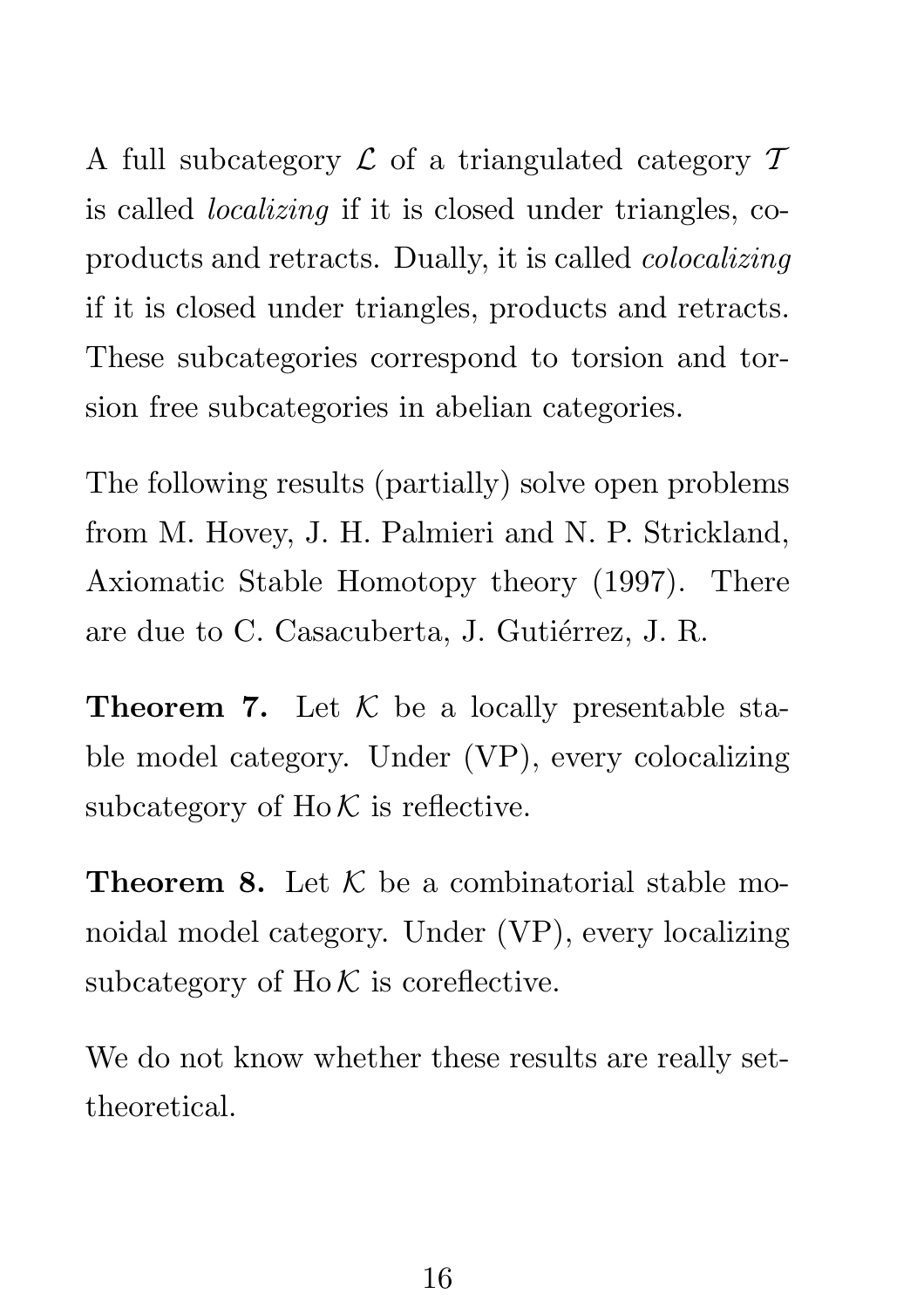Let  $\mathcal L$  be a category with coproducts and  $\lambda$  a cardinal. An object A of  $\mathcal L$  is called  $\lambda$ -small if for every morphism  $f: A \to \coprod$ i∈I  $L_i$  there is a subset  $J$  of  $I$  of cardinality less than  $\lambda$  such that f factorizes as

$$
A \to \coprod_{j \in J} L_j \to \coprod_{i \in I} L_i
$$

where the second morphism is the subcoproduct injection.

## A. Neeman (2001):

Consider classes  $S$  of  $\lambda$ -small objects of  $A$  such for every morphism  $f : S \to \coprod$ i∈I  $L_i$  with  $S \in \mathcal{S}$  there are morphisms  $g_i: S_i \to L_i$  where  $S_i \in \mathcal{S}$  for each  $i \in I$ such that  $f$  factorizes through  $\coprod$  $i\overline{\in}I$  $g_i:\coprod$  $i\overline{\in}I$  $S_i \to \coprod$ i∈I  $L_i.$ Since these classes are closed under unions, there is the greatest class  $\mathcal S$  with this property. Its objects will be called  $\lambda$ -*compact*.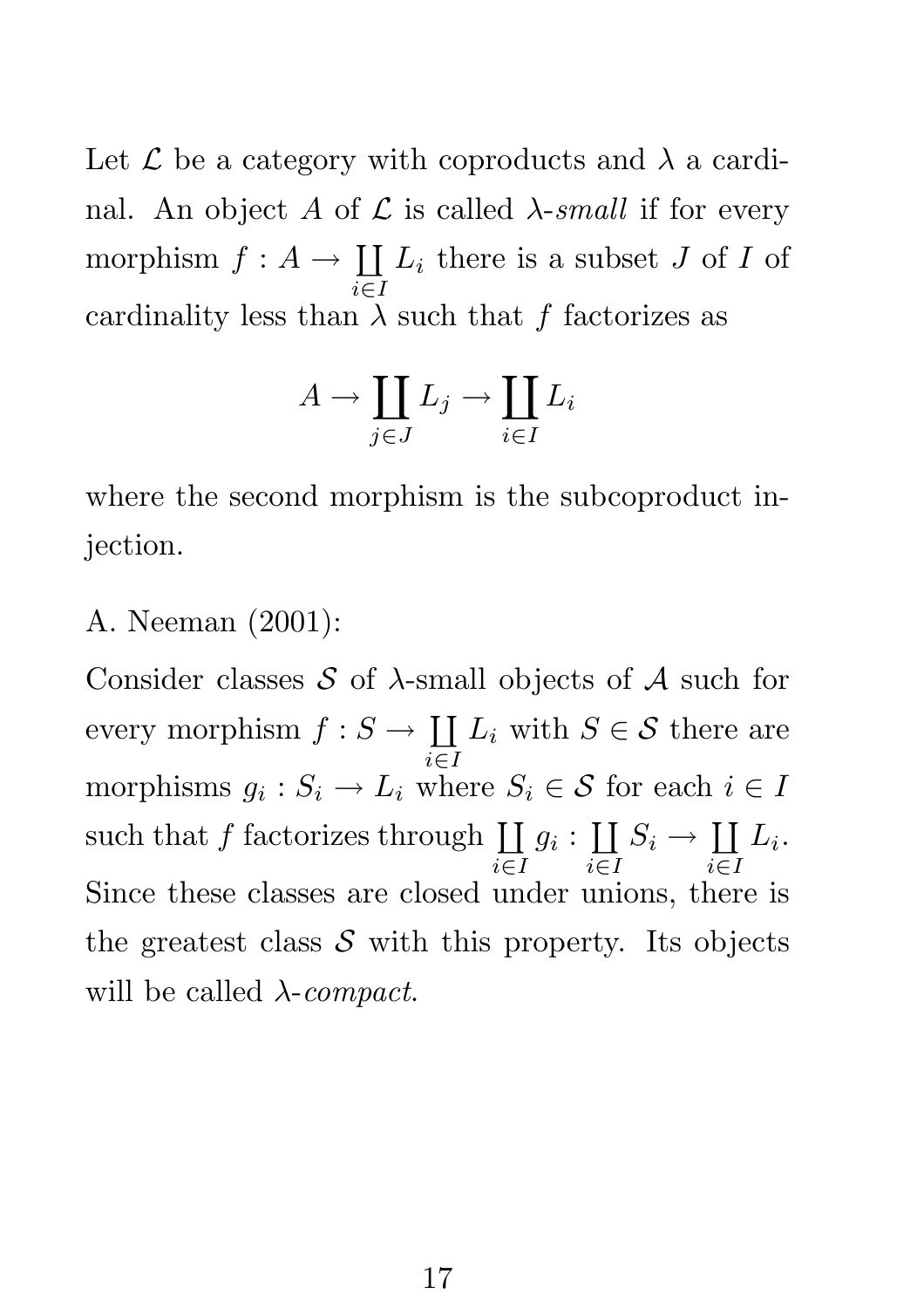J.R. (2005):

**Theorem 9.** Let  $K$  be a combinatorial model category. Then there are arbitrarily large regular cardinals  $\lambda$  such that the composition

$$
\mathcal{K} \xrightarrow{P} \text{Ho } \mathcal{K} \xrightarrow{E_{P(\mathcal{K}_{\lambda})}} \textbf{Set}^{P(\mathcal{K}_{\lambda})^{\text{op}}}
$$

.

preserves  $\lambda$ -filtered colimits.

Here,  $\mathcal{K}_{\lambda}$  denotes the full subcategory of K consisting of  $\lambda$ -presentable objects.

**Theorem 10.** Let  $K$  be a locally  $\lambda$ -presentable model category such that the functor  $E_{P(K_{\lambda})}P$  preserves  $\lambda$ -filtered colimits. Then PK is  $\lambda$ -compact for each  $\lambda$ -presentable object K of K.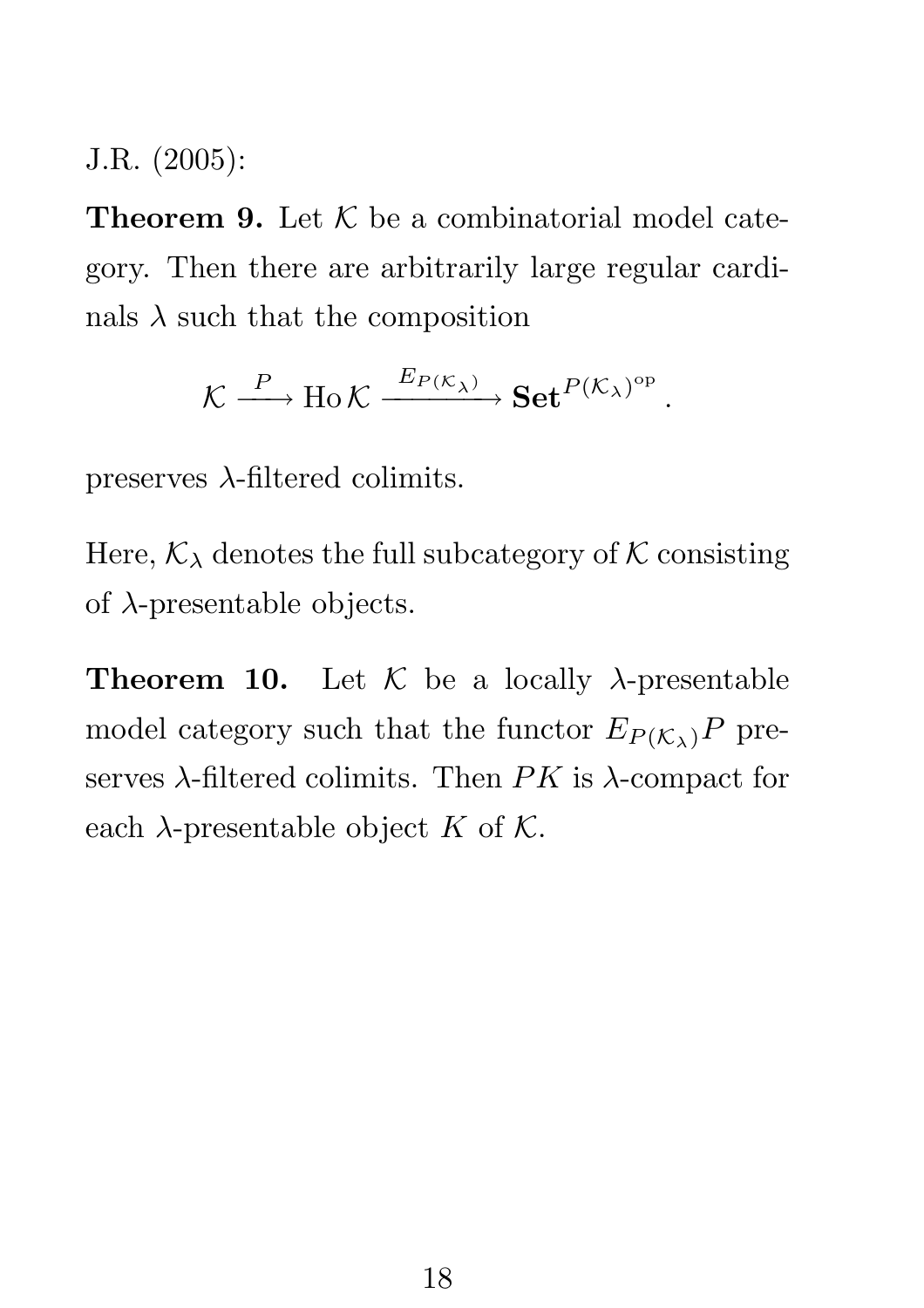Let  $\mathcal L$  be a category with a zero object. We say that a set  $\mathcal G$  of objects weakly generates  $\mathcal L$  if whenever hom $(G, L) = \{0\}$  for each  $G \in \mathcal{G}$  then  $L = 0$ .

A. Neeman (2001):

Let  $\mathcal L$  be a category with coproducts and a zero objects.  $\mathcal L$  is called well generated if it has a weakly generating set of  $\lambda$ -compact objects for some cardinal  $\lambda$ .

**Theorem 11.** Let  $K$  be a combinatorial pointed model category. Then  $H_0 K$  is well generated.

The existence of a weakly generating set in  $H_0 \mathcal{K}$  is due to M. Hovey (1999). The result is important for stable model categories whose homotopy categories are triangulated.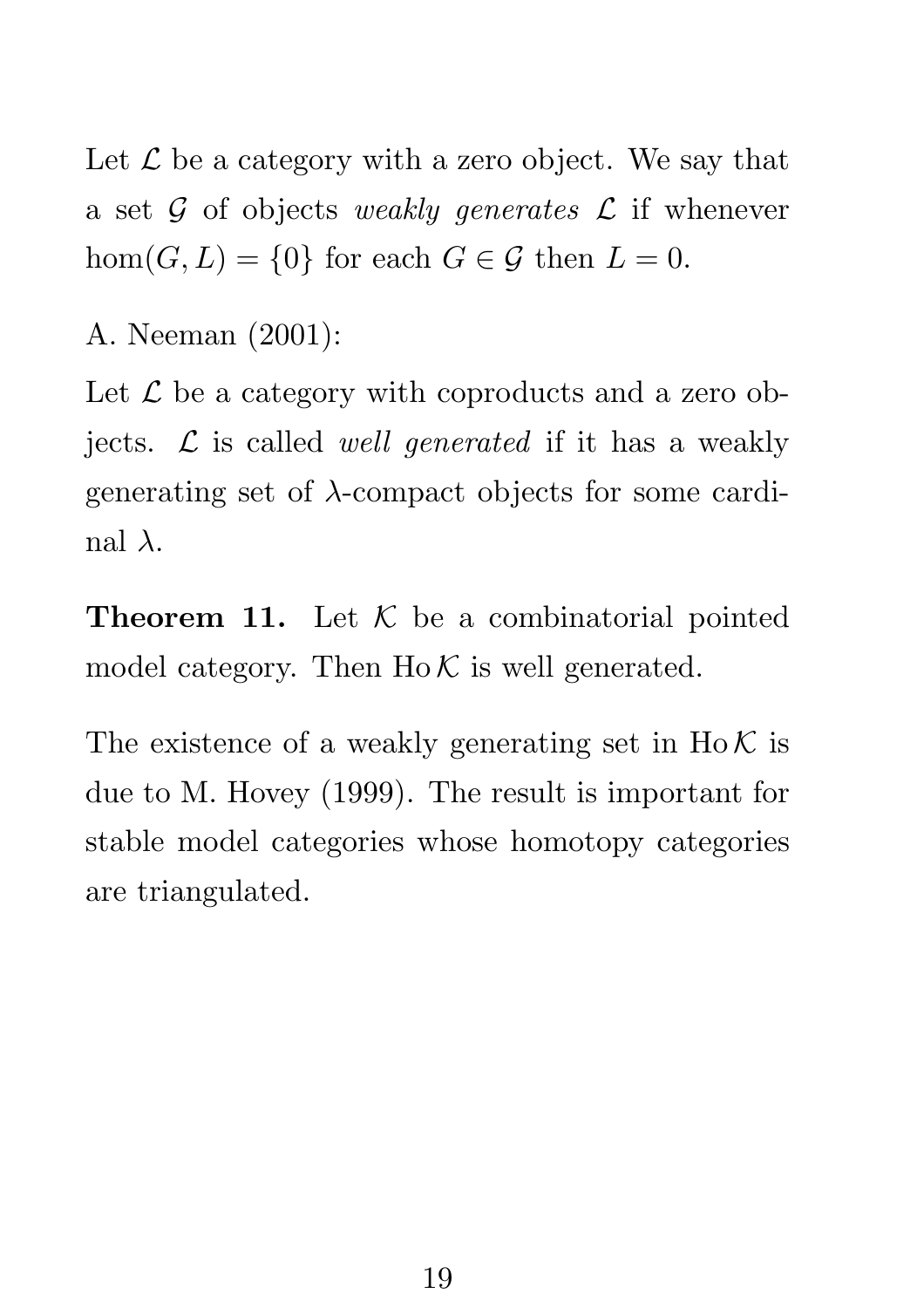Let  $\lambda$  be a regular cardinal. A  $\lambda$ -pure monomorphism is a morphism  $f: K \to L$  such that given a commutative square



with A and B  $\lambda$ -presentable, then u factorizes through g, i.e.,  $u = tg$  for some  $t : B \to K$ .

 $\lambda$ -pure monomorphisms correspond to submodels elementary with respect to positive-primitive formulas of  $L_{\lambda\lambda}$ .

Let  $\mathcal C$  be a set of morphisms of a category  $\mathcal K$  having λ-presentable domains and codomains. The full subcategory  $\mathcal{C}^\triangle$  consisting of all  $\mathcal{C}\text{-}\mathrm{injective}$  objects  $K$  of K is called a  $\lambda$ -*injectivity class.*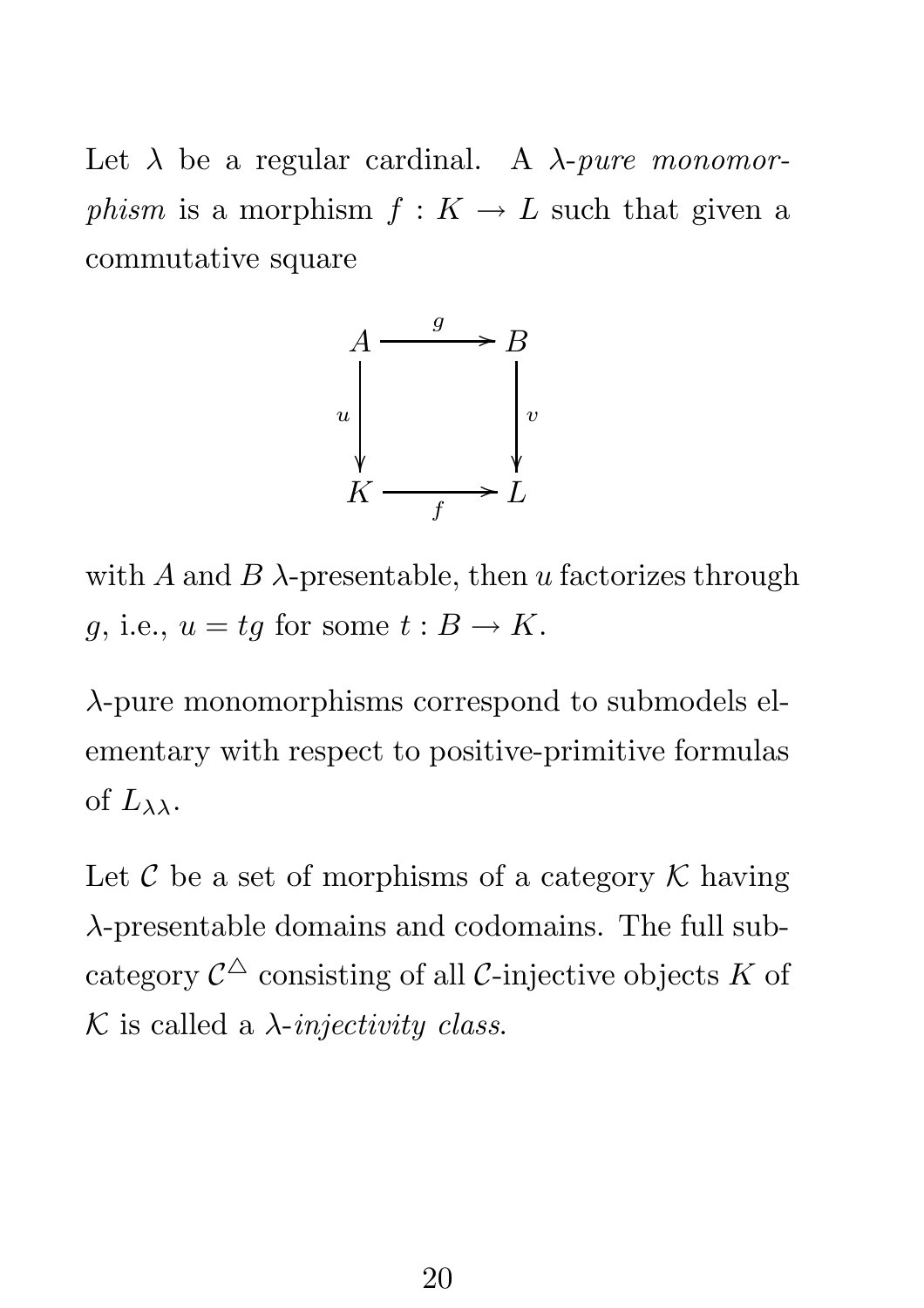J. Adámek, F. Borceux, J.R. (2002):

**Theorem 12.** Let  $K$  be a locally  $\lambda$ -presentable category. A full subcategory of  $K$  is a  $\lambda$ -injectivity class iff it is closed under products,  $\lambda$ -filtered colimits and  $\lambda$ -pure subobjects.

For  $\lambda = \omega$ , the result immediately follows from the compactness theorem.

If, in the definition of  $f\Box g$ , we require a unique diagonal, we get the relation

## $f \perp g$

It leads to factorization systems and orthogonality in the place of weak factorization systems and injectivity. Given a set  $\mathcal C$  of morphisms of a category  $K$ , the full subcategory consisting of all C-orthogonal objects K of K is called a small-orthogonality class.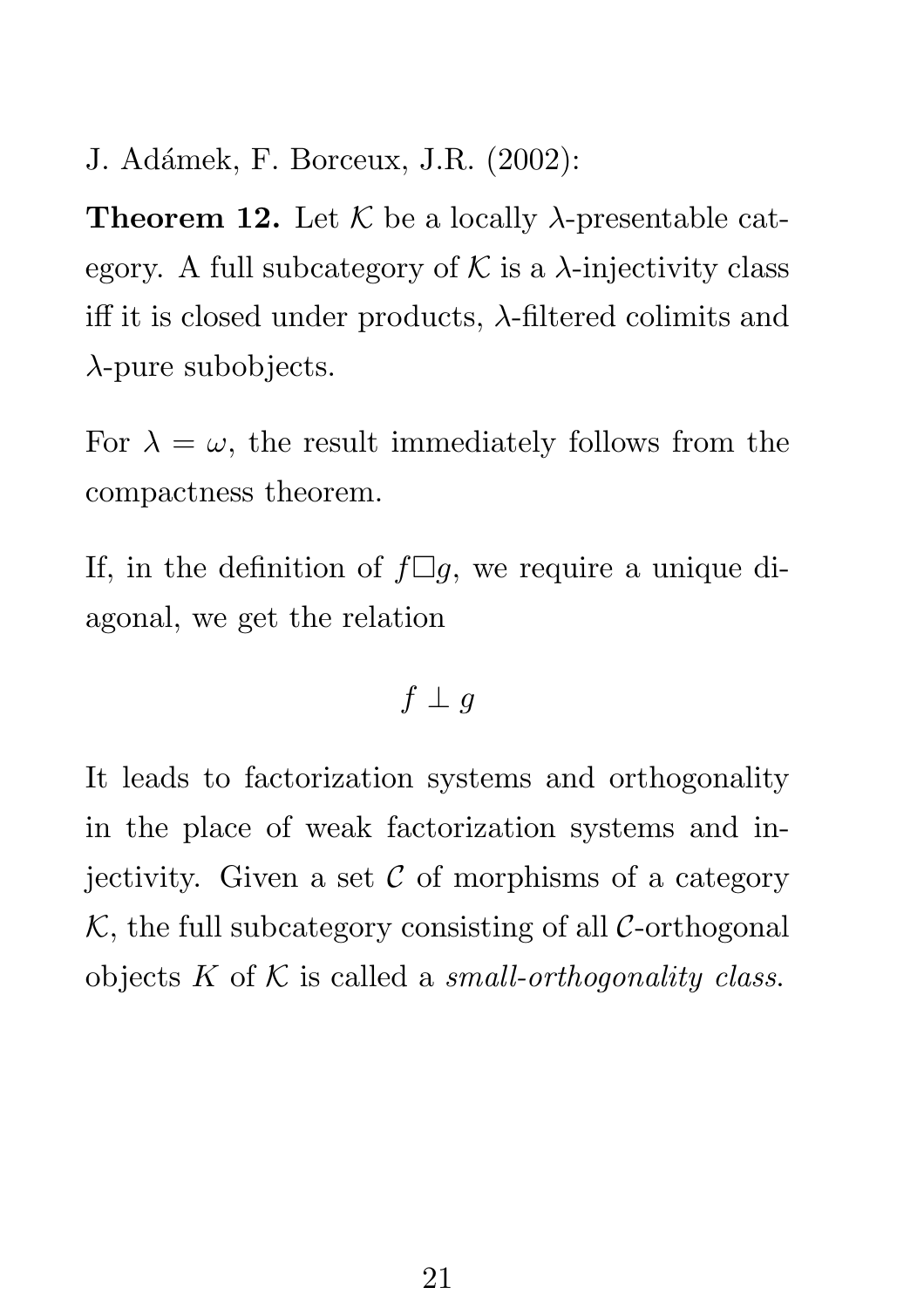**Theorem 13.** Let  $K$  be a locally presentable category and  $\mathcal C$  a set of morphisms of  $\mathcal K$ . Then  $(\mathrm{colim}(\mathcal C), \mathcal C^{\perp})$ is a factorization system in  $K$ .

Here, colim  $\mathcal C$  denotes the closure of  $\mathcal C$  under all colimits in  $K^{\rightarrow}$ .

Consequently, small-orthogonality classes in locally presentable categories are reflective.

E. R. Fisher (1977):

Theorem 14. (VP) is equivalent to the fact that every limit-closed full subcategory of a locally presentable category is a small-orthogonality class.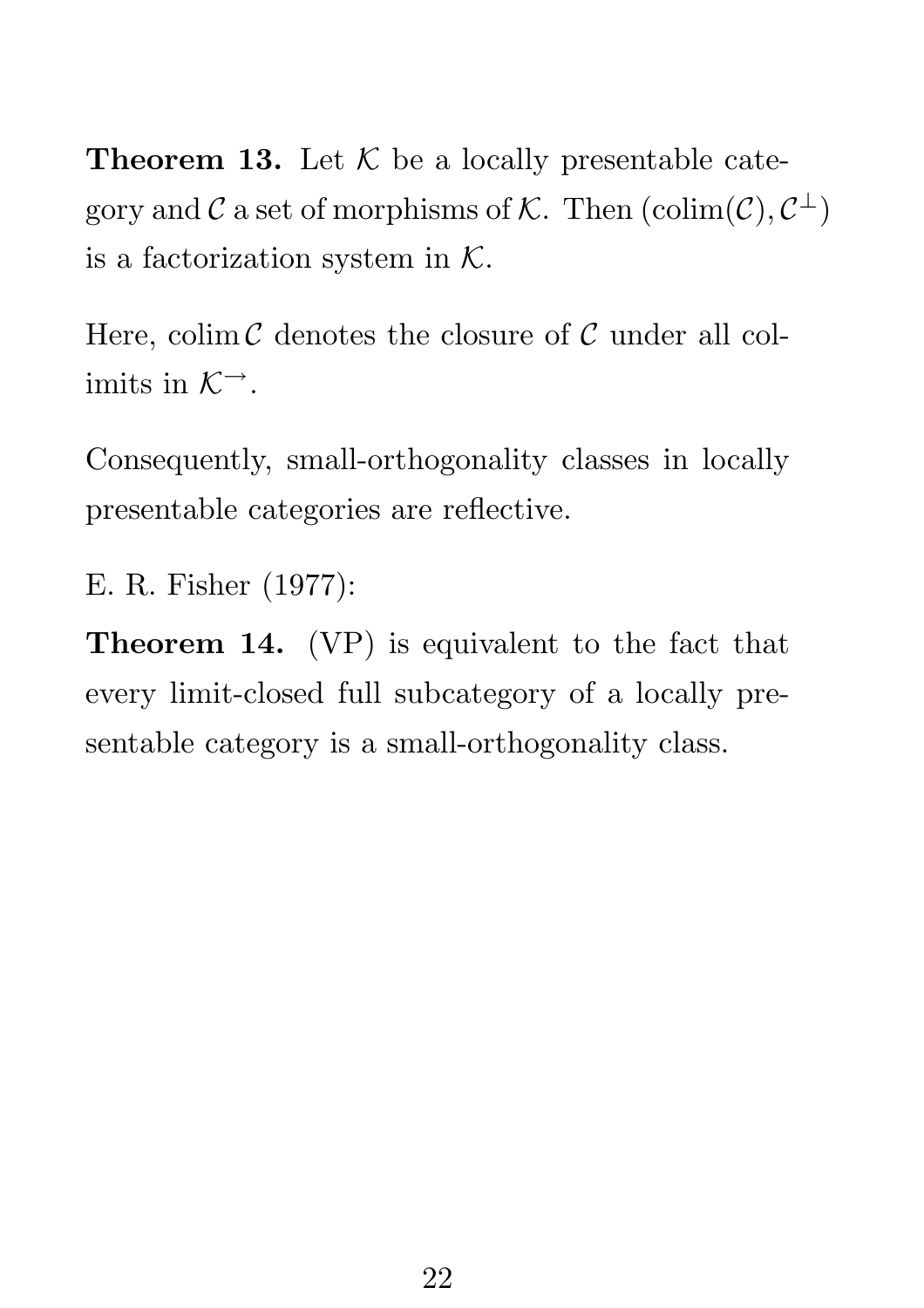An object C of a category  $\mathcal K$  is orthogonal to a morphism  $f : A \rightarrow B$  iff

 $hom(f, C) : hom(B, C) \to hom(A, C)$ 

is a bijection.

Let K be a model category. An object C is homotopy orthogonal to  $f : A \rightarrow B$  if

$$
\operatorname{map}(f, C) : \operatorname{map}(B, C) \to \operatorname{map}(A, C)
$$

is a weak equivalence of simplicial sets.

Here, map $(A, C)$  is the *homotopy function com*plex. It is a simplicial set whose points form  $hom(A, C)$ . We denote homotopy orthogonality by  $\perp_h$ . Homotopy orthogonality implies orthogonality in the homotopy category.

We say that a reflective full subcategory  $\mathcal L$  of Ho  $\mathcal K$ is *strict* if its reflector Ho  $K \to \mathcal{L}$  can be strictified, i.e., it equals to  $Ho(L)$  where  $L : K \to K$ .